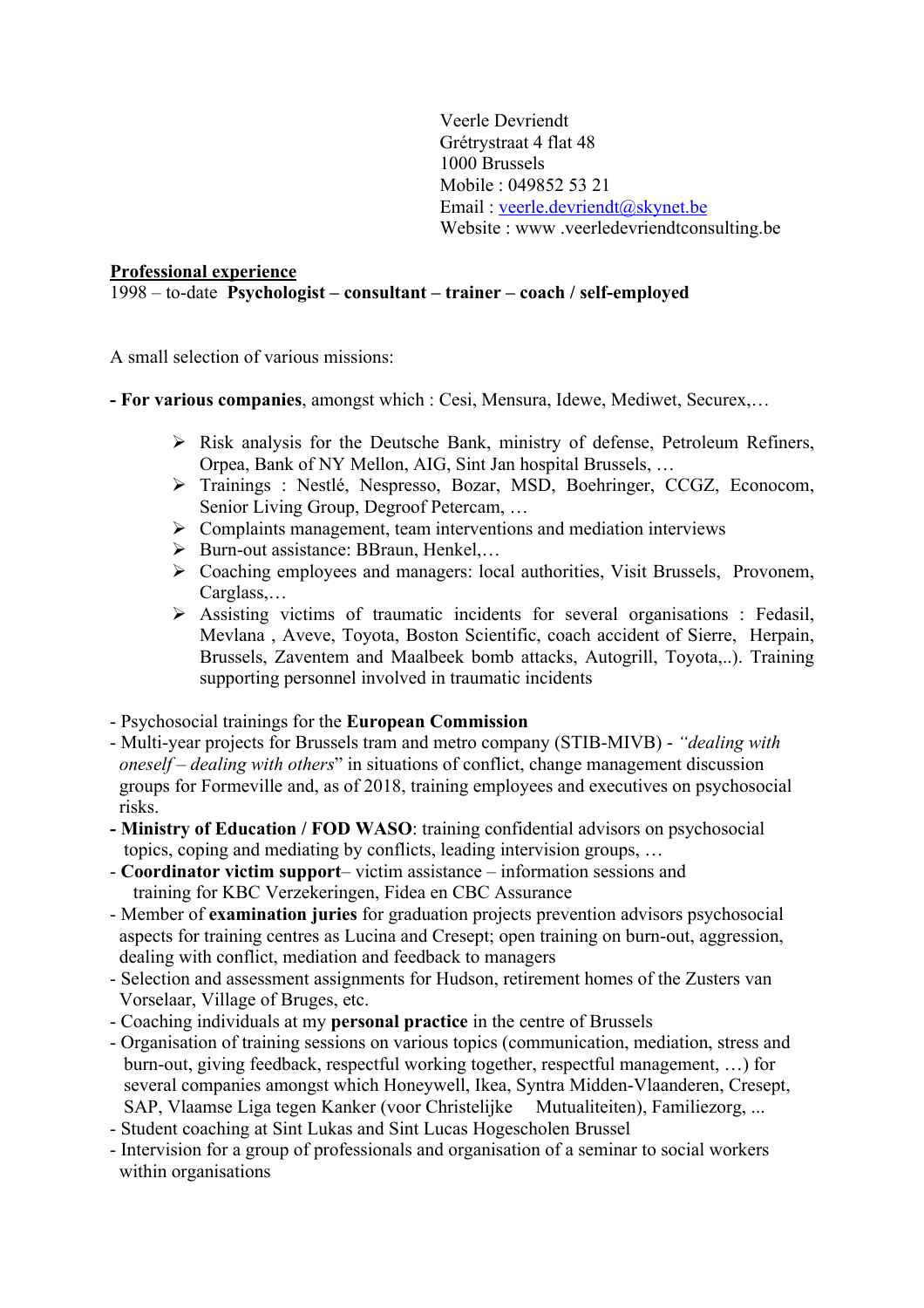- Member of a multidisciplinary team on **VAPH files** for health insurances

- Training future trainers on coaching skills for Syntra Midden-Vlaanderen

#### 2003 – 2010 **Psychologist – coach** Council of the Europe Union

- accompanying and coaching of workers having problems in their professional and private life

- mediation and counselling of conflicts at work

- taking part in and helping to develop the Business Continuity Plan for crisis interventions (counselling, helping to develop training sessions, follow up training, observation during exercises, helping people after a traumatic events)

- developing projects about the areas of alcohol abuse, bullying, … (treating complaints, helping set up policies, helping organise training sessions, communication, recruitment and selection of confidential advisors, …)

- in charge of the follow-up of the confidential advisors within the Council (training, intervision, coaching, …)

- referring workers to external services, psychologists, …

- setting up of and participation in the reorientation and reintegration group

- counselling of the Administration, Human Resources, Social and Medical department on the subjects of the context of work and of the individual workers (with the consent of the concerned person about invalidity, conflicts, …). Reporting about activities and writing various reports and recommendations

### 2003 – 2009 **Prevention advisor/ psychologist** IDEWE

- training and intervisions for confidential advisors

- lectures and training sessions for several organisations such as Ministries, Lucina, Prebes, Cresept, …

- risk analysis in companies

- setting up policy in companies on the subject of psychosocial aspects (harassment, aggression, conflicts, absenteeism, stress, …)

- training on the subject of stress, alcohol, aggression, post traumatic stress syndrome, harassment at work

- intervention to improve the functioning of the group

- counselling upon personnel policy, team working, …

- helping persons after traumatic events and helping organisations to set up a policy on the subject

- individual follow up of workers having various problems in their private or professional life

- treating complaints about harassment

- commercial contacts with clients

- vice-president of **Psychoprev,** a non-profit association for prevention counsellors on psychosocial aspects form external and internal departments (organisation of lectures, information of members, …)

#### 2008 **Consultant** Court of Auditors Luxembourg

- developing and executing internal selection of confidential advisors within a policy about harassment

2007 **Psychologist** Economical and Social Committee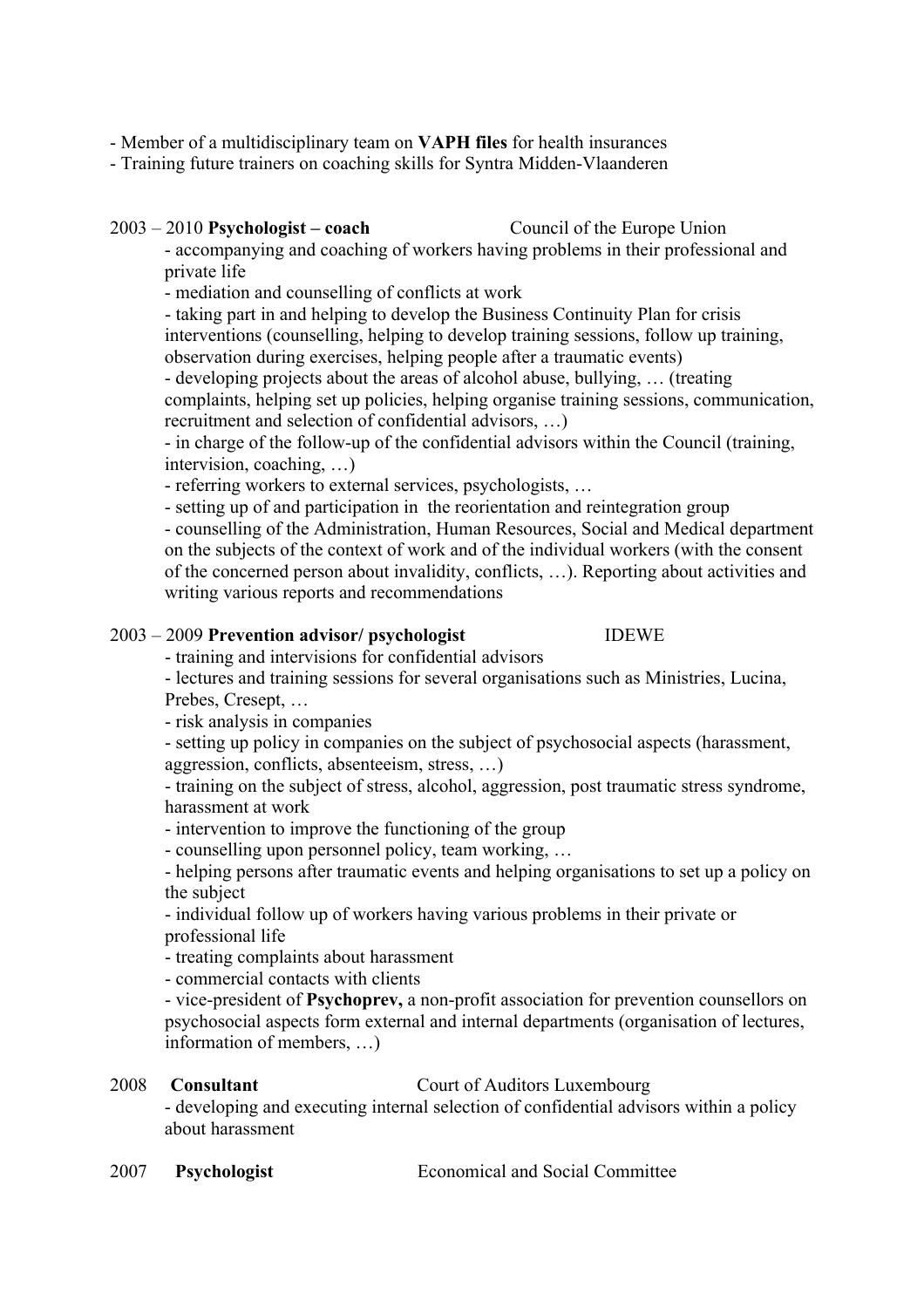- individual accompaniment and coaching of workers
- counselling about setting up a policy about harassment

# 2007 **Consultant** Hudson Public Sector

- assessments for N-1 functions within the Flemish Public Service

#### 2001 2003 **Prevention advisor/ psychologist** Arista

- set up, accompany and coordinate projects around psychosocial aspects at work in companies

- training about stress, alcohol, aggression, post traumatic stress syndrome, harassment

- … in companies
- individual accompaniment and coaching of workers
- taking and analysing stress enquiries and giving advice
- intervention in the event of harassment
- commercial contacts with clients

#### 1999 – 2001 **Senior consultant** De Witte & Morel (now Hudson)

- in charge of project for selection and recruiting assignments

- developing and giving training sessions about HR subjects
- assessments within selections and career coaching, giving advice to staff and HR department
- writing job descriptions

#### 1994 – 1999 **Psychologist** Dienst Toegepaste Psychologie NMBS

- recruitment and selection of personnel
- job descriptions
- psychological evaluation after incidents / accidents

- development of a policy and giving training about traumatic events, coping with aggression, stress management and other themes

- psychological accompanying of traumatised workers
- accompanying workers coping with various work related problems
- 1993 1994 **Consultant Jobwerkbank** BGDA
	- complete organisation and coordination of sessions of the Jobwerkbank
	- animation and accompanying of groups
	- individual accompanying and career coaching of job hunters
	- developing dynamic techniques and notes

1992 – 1993 **Psychological collaborator** VZW Vorming en Cultuur - individual socio-professional accompaniment of underprivileged people and longterm unemployed

- professional orientation and accompanyiment candidates' careers
- organisation and supervision of work placement for job hunters
- contacts and cooperation with social services (psychiatrist, CGGZ, …)

#### **Languages**

Mothertongue: Dutch, very good knowledge of French and English Accompanimentis carried out in French and English Knowledge of German